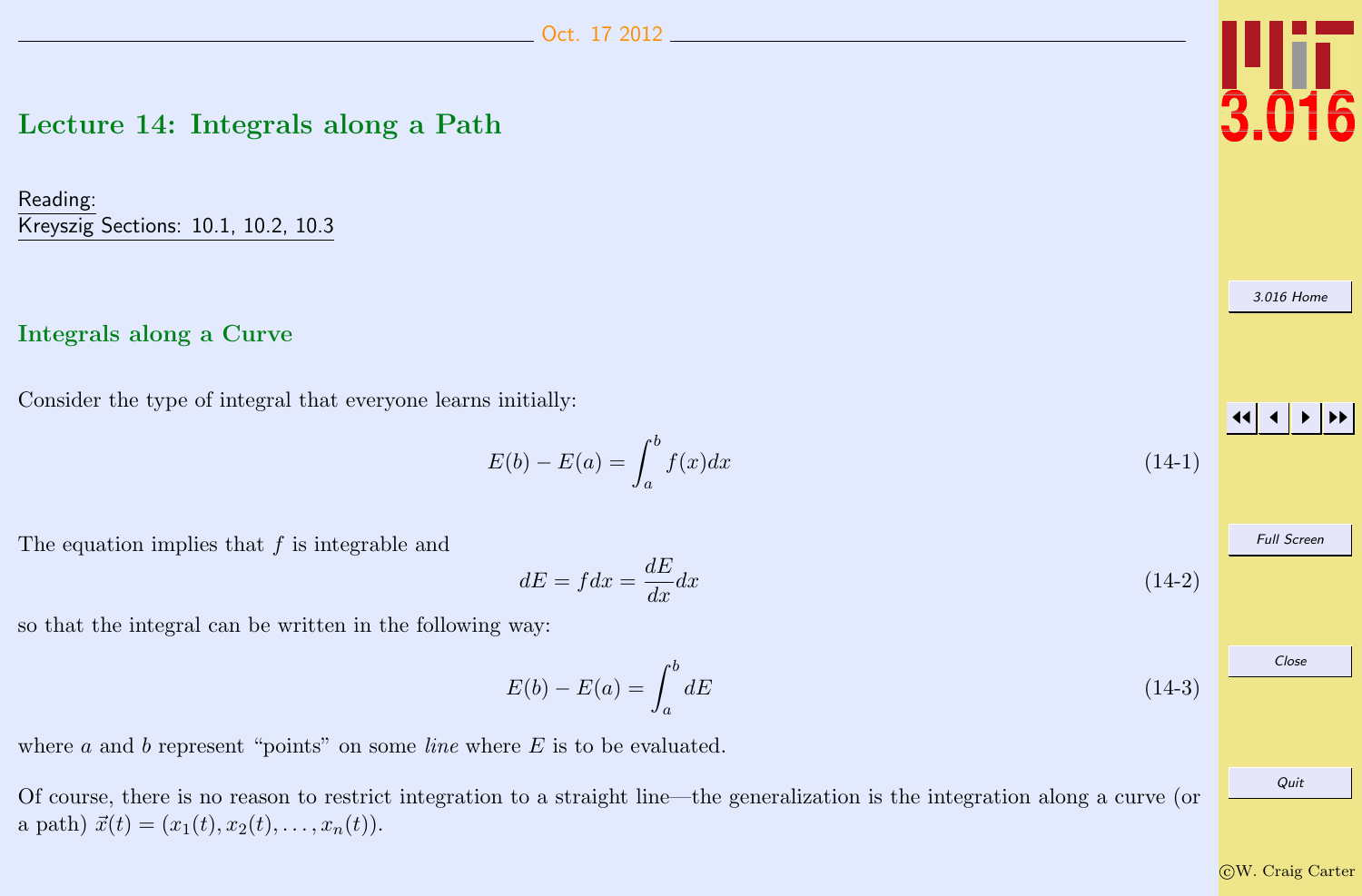$$
E(b) - E(a) = \int_{\vec{x}(a)}^{\vec{x}(b)} \vec{f}(\vec{x}) \cdot d\vec{x} = \int_{a}^{b} g(x(\vec{t})) dt = \int_{a}^{b} \nabla E \cdot \frac{d\vec{x}}{dt} dt = \int_{a}^{b} dE
$$

<span id="page-1-0"></span>This last set of equations assumes that the gradient exists–i.e., there is some function E that has the gradient  $\nabla E = \vec{f}$ .

#### Path-Independence and Path-Integration

If the function being integrated along a simply-connected path (Eq. 14-4) is a gradient of some scalar potential, then the path between two integration points does not need to be specified: the integral is independent of path. It also follows that for closed paths, the integral of the gradient of a scalar potential is zero.<sup>6</sup> A simply-connected path is one that does not self-intersect or can be shrunk to a point without leaving its domain.

There are familiar examples from classical thermodynamics of simple one-component fluids that satisfy this property:

$$
\oint dU = \oint \nabla_{\vec{S}} U \cdot d\vec{S} = 0 \qquad \oint dS = \oint \nabla_{\vec{S}} S \cdot d\vec{S} = 0 \qquad \oint dG = \oint \nabla_{\vec{S}} G \cdot d\vec{S} = 0 \qquad (14-5)
$$

$$
\oint dP = \oint \nabla_{\vec{S}} P \cdot d\vec{S} = 0 \qquad \oint dT = \oint \nabla_{\vec{S}} T \cdot d\vec{S} = 0 \qquad \qquad \oint dV = \oint \nabla_{\vec{S}} V \cdot d\vec{S} = 0 \qquad (14-6)
$$

Where  $\vec{S}$  is any other set of variables that sufficiently describe the equilibrium state of the system (i.e,  $U(S, V)$ ,  $U(S, P)$ ,  $U(T, V), U(T, P)$  for U describing a simple one-component fluid).

The relation curl grad  $f = \nabla \times \nabla f = 0$  provides method for testing whether some *general*  $\vec{F}(\vec{x})$  is independent of path. If

$$
\vec{0} = \nabla \times \vec{F} \tag{14-7}
$$

or equivalently,

$$
0 = \frac{\partial F_j}{\partial x_i} - \frac{\partial F_i}{\partial x_j} \tag{14-8}
$$

for all variable pairs  $x_i$ ,  $x_j$ , then  $\vec{F}(\vec{x})$  is independent of path. These are the Maxwell relations of classical thermodynamics.

c W. Craig Carter



[3.016 Home](http://pruffle.mit.edu/3.016-2012/)

JJ J I II

Full Screen

Close

<sup>&</sup>lt;sup>6</sup>In fact, there are some extra requirements on the domain (i.e., the space of all paths that are supposed to be path-independent) where such paths are defined: the scalar potential must have continuous second partial derivatives everywhere in the domain.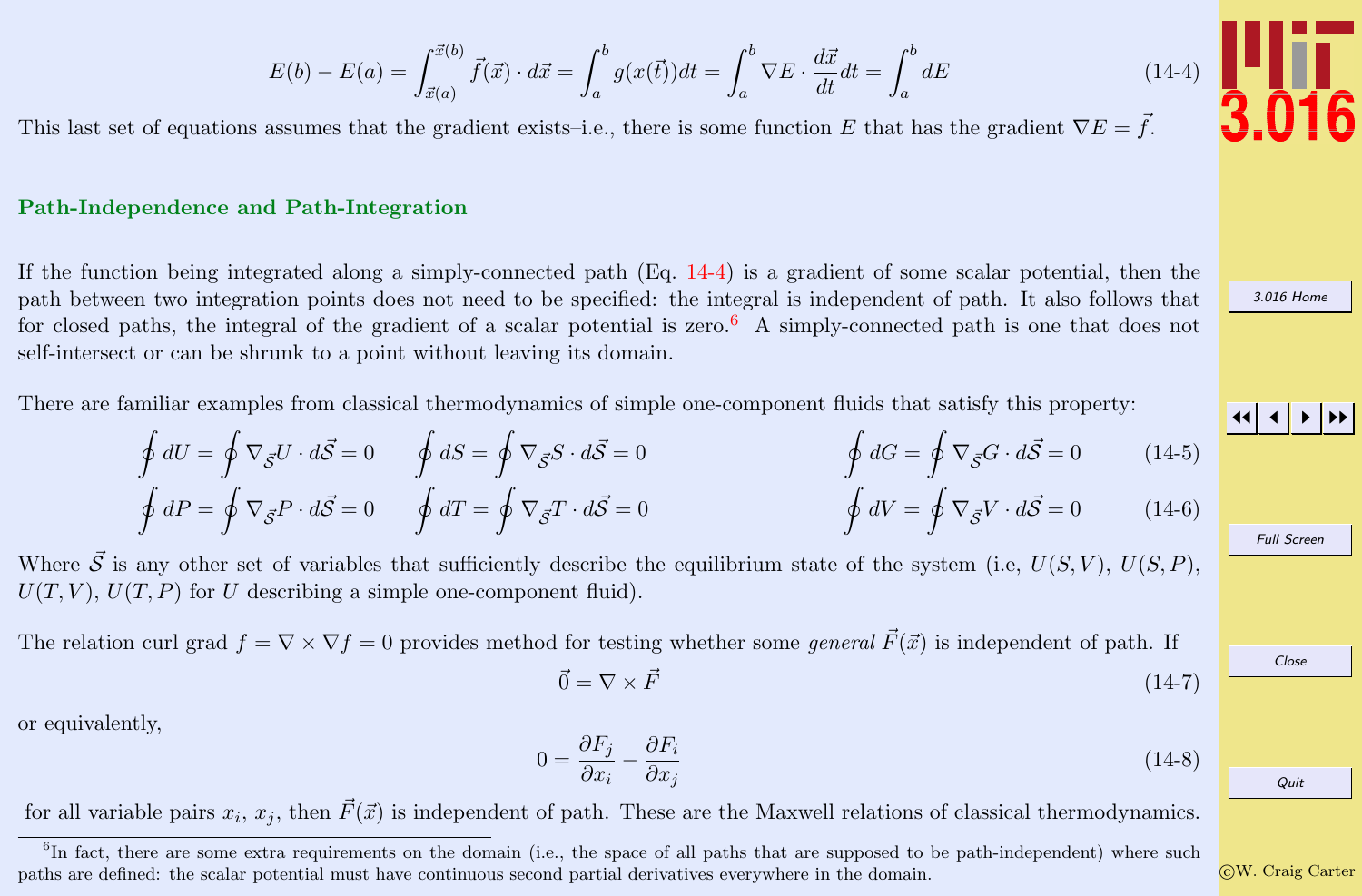<span id="page-2-0"></span>

| notebook (non-evaluated)<br>Path Dependence of Integration of Vector Function: Non-Vanishing Curl                                                                                                                                                          | Lecture 14 MATHEMATICA(R) Example 1<br>html (evaluated)<br>pdf (evaluated, color)<br>$pdf$ (evaluated, b $\&w$ )                                                                                                                                                                                                                                                                                                                                                                              |                    |
|------------------------------------------------------------------------------------------------------------------------------------------------------------------------------------------------------------------------------------------------------------|-----------------------------------------------------------------------------------------------------------------------------------------------------------------------------------------------------------------------------------------------------------------------------------------------------------------------------------------------------------------------------------------------------------------------------------------------------------------------------------------------|--------------------|
|                                                                                                                                                                                                                                                            | The path dependence of a vector field with a non-vanishing curl $(\vec{v}(\vec{x}) = xyz(\hat{i} + \hat{k} + \hat{z}))$ is demonstrated with a family of closed curves.                                                                                                                                                                                                                                                                                                                       |                    |
| Integrals over a Curve, Multidimensional Integrals<br><b>Examples of Path-Dependent Integrals: Vector Fields</b><br>with Non-Vanishing Curl<br>Here is a vector function (xyz, xyz, xyz) for which the curl does not vanish<br>anywhere, except the origin | 1: Vector Function $(xyz, xyz, xyz)$ is an example vector field that has a non-vanishing curl. The curl<br>is computed with Curl which is in the VectorAnalysis package. Here, the particular coordinate                                                                                                                                                                                                                                                                                      |                    |
| Needs["VectorAnalysis'"];<br>VectorFunction = $\{x y z, x y z, y x z\}$                                                                                                                                                                                    | system is specified with Cartesian argument to Curl.<br><b>CONTRACT AND TO A SUBJECT AND THE CONTRACT ON CALCULATE AND SUBJECT AND SUBJECT AND SUBJECT AND SUBJECT AND SUBJECT AND SUBJECT AND SUBJECT AND SUBJECT AND SUBJECT AND SUBJECT AND SUBJECT AND SUBJECT AND SUBJECT AND SUBJE</b>                                                                                                                                                                                                  |                    |
| $\{xy z, xy z, xy z\}$                                                                                                                                                                                                                                     | corresponding to the vanishing curl.                                                                                                                                                                                                                                                                                                                                                                                                                                                          | 3.016 Home         |
| $\{x (-y + z), y (x - z), (-x + y) z\}$<br>These are the conditions that the curl is zero:<br>ConditionsOfZeroCurl = Table[0 == CurlVectorFunction[[i]], {i, 3}]<br>$\{0 = x (-y + z), 0 = y (x - z), 0 = (-x + y) z\}$                                    | 4. This is the integrand $\vec{v} \cdot d\vec{s}$ computed as indicated in the figure, $d\vec{s} = -(y(t), x(t), P'(t))dt$ . $P(\theta)$<br><b>represents</b> any periodic function, but $(x, y) = R(\cos \theta, \sin \theta)$ representing paths that wrap around<br>cylinders.                                                                                                                                                                                                             |                    |
| There is only one point where this occurs<br>FindInstance [ConditionsOfZeroCurl, {x, y, z}]<br>${ (x \to 0, y \to 0, z \to 0) }$                                                                                                                           | <b>5.</b> PathDepInt is an integral for $\vec{v}$ represented by VectorFunction an arbitrary path wrapping around<br>the cylinder.                                                                                                                                                                                                                                                                                                                                                            |                    |
| an axis that coincides with the z-axis                                                                                                                                                                                                                     | <b>Let's evaluate the integral of the vector potential ( <math>\xi \bar{y} \cdot d\bar{s}</math>) for any care that waps around a cyler and a cyler and <math>\mathbf{S}_{\overline{a}}</math>.</b><br>$P(\theta)$ begin and end at the same point, but the path between differs). The examples use $P(t) = \sin(t)$ ,<br>$\cos(t)$ , and $t(t - 2\pi)$ . That the results differ shows that $\vec{v}$ is path-dependent—this is a general result<br>for non-vanishing curl vector functions. |                    |
| $\Omega$                                                                                                                                                                                                                                                   | These results show that, for <i>some</i> closed paths, the result will be path-independent (here, for                                                                                                                                                                                                                                                                                                                                                                                         | <b>Full Screen</b> |
| Any curve that wraps around the cylinder can be parameritized as (x(t), y(t), z(t)) = (R cos(t), R sin(t), A $P_{2x}(t)$ ) wher $all$ $\bf{p}aths.$<br>$P_{2\pi}(t) = P_{2\pi}(t + 2\pi)$ and in particular $P_{2\pi}(0) = P_{2\pi}(2\pi)$                 | $P(t) = \cos(nt)$ the path-integral vanishes for integer n. This doesn't imply path-independence for                                                                                                                                                                                                                                                                                                                                                                                          |                    |
|                                                                                                                                                                                                                                                            | 11: Our last result seems to contradict the result in 7 for which the integral was zero. However, computing<br>the limit resolves the contradiction.                                                                                                                                                                                                                                                                                                                                          |                    |
|                                                                                                                                                                                                                                                            |                                                                                                                                                                                                                                                                                                                                                                                                                                                                                               | Close              |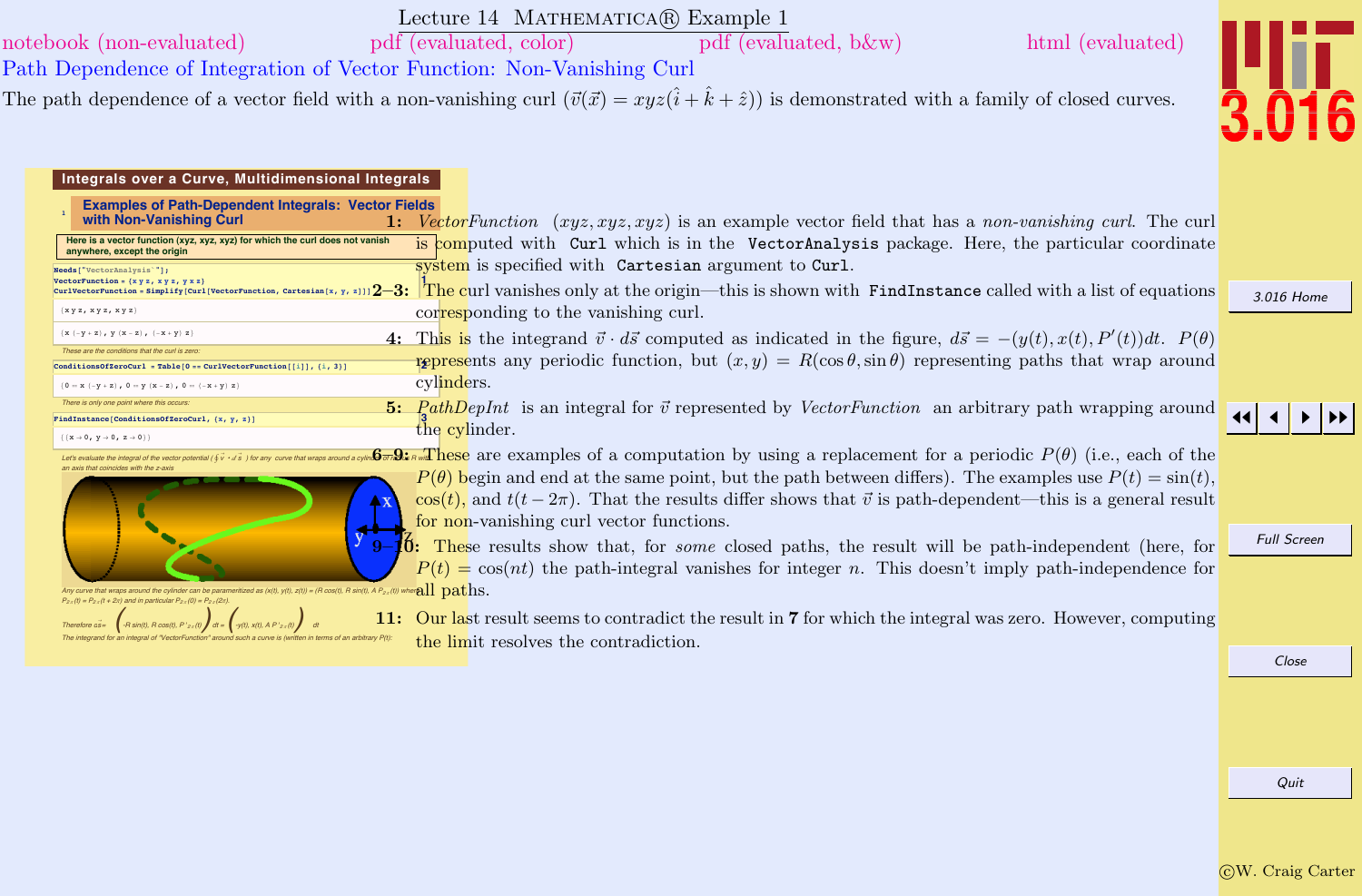<span id="page-3-0"></span>

|                                                                                                                                                                      |   | Lecture 14 MATHEMATICA(R) Example 2                                                                                                                                                         |                    |
|----------------------------------------------------------------------------------------------------------------------------------------------------------------------|---|---------------------------------------------------------------------------------------------------------------------------------------------------------------------------------------------|--------------------|
| notebook (non-evaluated)                                                                                                                                             |   | pdf (evaluated, color)<br>$pdf$ (evaluated, b $\&w$ )<br>html (evaluated)                                                                                                                   |                    |
| Examples of Path-Independence of Curl-Free Vector Fields                                                                                                             |   |                                                                                                                                                                                             |                    |
|                                                                                                                                                                      |   | A curl-free vector field can be generated from any scalar potential, in this case $\vec{w} = \nabla e^{xyz} = \vec{w}(\vec{x}) = e^{xyz}(yz\hat{i} + zx\hat{k} + xyz\hat{j})$ will be shown |                    |
| to be curl-free.                                                                                                                                                     |   |                                                                                                                                                                                             |                    |
| Try the path dependence with a conservative<br>(curl free, or exact) Vector Function:                                                                                |   |                                                                                                                                                                                             |                    |
| Start with a scalar potential                                                                                                                                        |   |                                                                                                                                                                                             |                    |
| temp = $Grad[Exp[x y z]$ , Cartesian $[x, y, z]$ ]<br>Create another vector function that should have a zero curl                                                    |   |                                                                                                                                                                                             |                    |
| Another VF unction = $\{e^{xy}$ y z, $e^{xy}$ x z, $e^{xy}$ x y }<br>Simplify[                                                                                       |   |                                                                                                                                                                                             |                    |
| Curl[AnotherVFunction, Cartesian[x, y, z]]]                                                                                                                          |   |                                                                                                                                                                                             | 3.016 Home         |
| $anothervf =$<br>AnotherVFunction. $\{-y, x, D[P[t], t]\}$ /.<br>$\{x \rightarrow$ Radius Cos[t], $y \rightarrow$ Radius Sin[t],<br>$z \rightarrow P[t]$ // Simplify | 3 | 1: To ensure that we will have a zero-curl, a vector field is generated from a gradient of a scalar potential.                                                                              |                    |
| The integral depends doesn't on the choice of P(t)                                                                                                                   |   | The curl vanishes because $\nabla \times \nabla f = 0$ .                                                                                                                                    |                    |
| PathDepInt = Integrate[anothervf, $t$ ]                                                                                                                              |   | 2: This is a demonstration that the curl does indeed vanish.                                                                                                                                |                    |
| Radius <sup>2</sup> Cos[t] P[t] Sin[t]                                                                                                                               |   | 3: Here is the integrand for $\oint \vec{v} \cdot d\vec{s}$ for the family of paths that wrap around a cylinder for the particular                                                          |                    |
| (PathDepInt /. $t \rightarrow 2$ Pi) - (PathDepInt /. $t \rightarrow 0$ )                                                                                            | 5 | case of this conservative fields.<br>4: This is the general result for the family of curves indicated by $P(\theta)$ .                                                                      |                    |
| $\mathbf 0$                                                                                                                                                          |   | 5: This demonstrates that the path integral closes for any periodic $P(\theta)$ —which is the same as the                                                                                   |                    |
|                                                                                                                                                                      |   | condition that the curve is closed.                                                                                                                                                         | <b>Full Screen</b> |
|                                                                                                                                                                      |   |                                                                                                                                                                                             |                    |
|                                                                                                                                                                      |   |                                                                                                                                                                                             |                    |
|                                                                                                                                                                      |   |                                                                                                                                                                                             |                    |
|                                                                                                                                                                      |   |                                                                                                                                                                                             | Close              |
|                                                                                                                                                                      |   |                                                                                                                                                                                             |                    |
|                                                                                                                                                                      |   |                                                                                                                                                                                             |                    |
|                                                                                                                                                                      |   |                                                                                                                                                                                             |                    |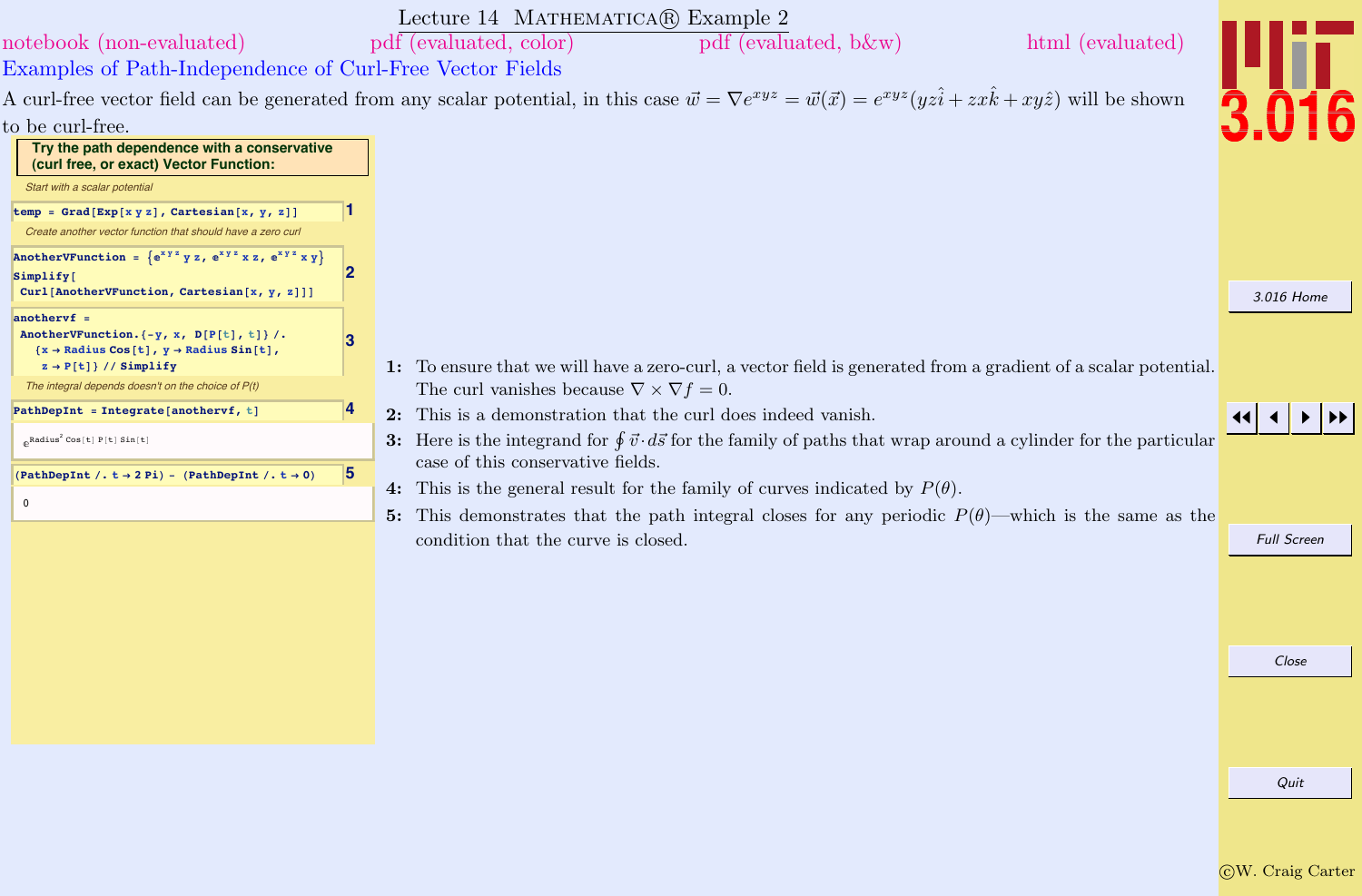### Lecture 14 MATHEMATICA(R) Example 3

# <span id="page-4-0"></span>[notebook \(non-evaluated\)](http://pruffle.mit.edu/3.016-2012/Notebooks/L14/Lecture-14.nb) [pdf \(evaluated, color\)](http://pruffle.mit.edu/3.016-2012/pdf/L14/Lecture-14-3-COL.pdf) [pdf \(evaluated, b&w\)](http://pruffle.mit.edu/3.016-2012/pdf/L14/Lecture-14-3-BW.pdf) [html \(evaluated\)](http://pruffle.mit.edu/3.016-2012/html/Lecture-14/HTMLLinks/index_3.html)

# Examples of Path-Independence of Curl-Free Vector Fields on a Restricted Subspace

If a path-integral is path-dependent for an arbitrary three path, it is possible that path-independence can occur over closed paths restricted to some surface where the curl vanishes. To find a function that is curl-free on a restricted subspace (for example, the vector function  $\vec{v}(\vec{x}) = (x^2 + y^2 - R^2)\hat{z}$  vanishes on the surface of a cylinder) one needs to find a  $\vec{m}$  such that  $\nabla \times \vec{m} = \vec{v}$  (for this case



- 1–3: This demonstrates a method to find a vector field for which the curl that vanishes on a on a surface. This is an example for the cylinder surface. The zero constraint,  $VanishOnCylinder$ , is used to produce a vector field that will represent the curl,  $CurlOfOneStooqe$ . The formula for the curl is integrated to find the vector function, Stooge , that has the specified curl.
- 4: This demonstrates that the curl is what we designed it to be.
- $5-6$ : This demonstrates that the integral of *Stooge* is path-independent on the cylinder and its value is  $-\pi R^4/2$ .



[3.016 Home](http://pruffle.mit.edu/3.016-2012/)



Full Screen

Close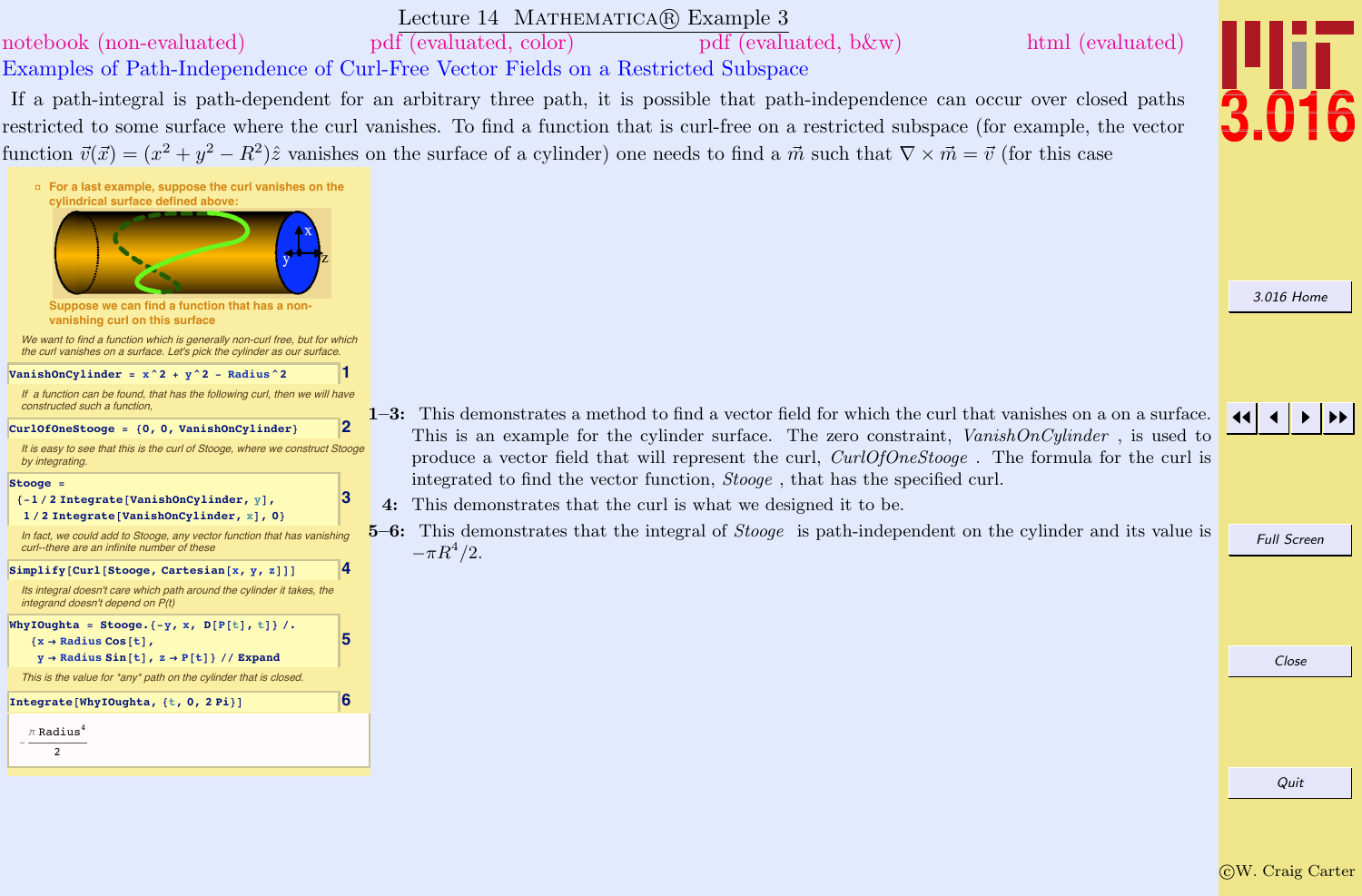# <span id="page-5-0"></span>Multidimensional Integrals

Perhaps the most straightforward of the higher-dimensional integrations (e.g., vector function along a curve, vector function on a surface) is a scalar function over a domain such as, a rectangular block in two dimensions, or a block in three dimensions. In each case, the integration over a dimension is uncoupled from the others and the problem reduces to pedestrian integration along a coordinate axis.

Sometimes difficulty arises when the domain of integration is not so easily described; in these cases, the limits of integration become functions of another integration variable. While specifying the limits of integration requires a bit of attention, the only thing that makes these cases difficult is that the integrals become tedious and lengthy. MATHEMATICA $\mathbb{R}$  removes some of this burden.

A short review of various ways in which a function's variable can appear in an integral follows:

[3.016 Home](http://pruffle.mit.edu/3.016-2012/)

JJ J I II

Full Screen

Close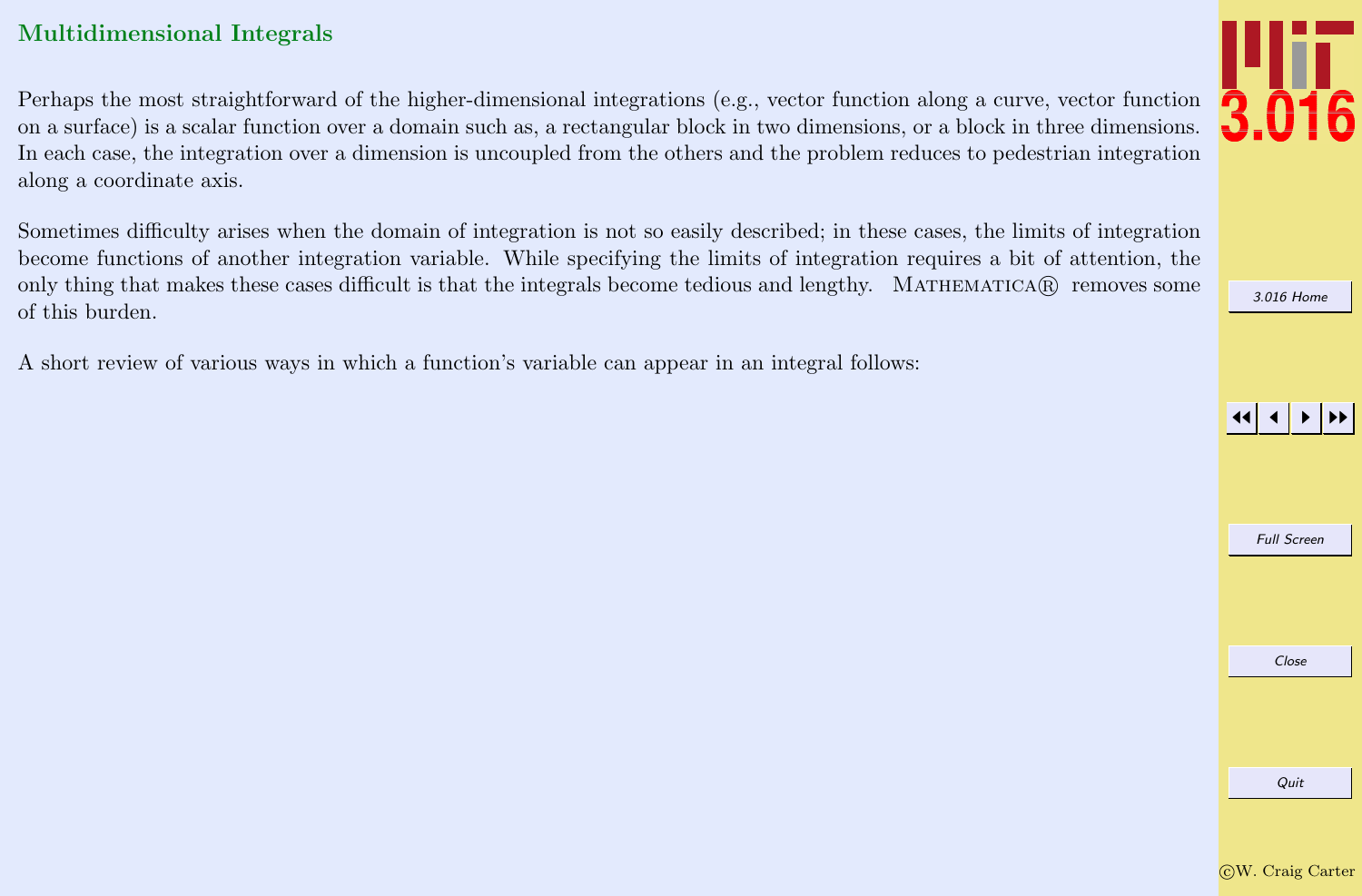<span id="page-6-0"></span>

|                             | The Integral                                        | Its Derivative                                                                                                                                                               |
|-----------------------------|-----------------------------------------------------|------------------------------------------------------------------------------------------------------------------------------------------------------------------------------|
| Function<br>of<br>limits    | $p(x) = \int_{\alpha(x)}^{\beta(x)} f(\xi) d\xi$    | $\frac{dp}{dx} = f(\beta(x))\frac{d\beta}{dx} - f(\alpha(x))\frac{d\alpha}{dx}$                                                                                              |
| Function<br>of<br>integrand | $q(x) = \int_{a}^{b} g(\xi, x) d\xi$                | $\frac{dq}{dx} = \int^b \frac{\partial g(\xi, x)}{\partial x} d\xi$                                                                                                          |
| Function<br>of<br>both      | $r(x) = \int_{\alpha(x)}^{\beta(x)} g(\xi, x) d\xi$ | $\begin{split} \frac{dr}{dx}=f(\beta(x))\frac{d\beta}{dx}-f(\alpha(x))\frac{d\alpha}{dx}\\ +\int_{\alpha(x)}^{\beta(x)}\frac{\partial g(\xi,x)}{\partial x}d\xi \end{split}$ |



[3.016 Home](http://pruffle.mit.edu/3.016-2012/)

JJ J I II

Full Screen

Close

# Using Jacobians to Change Variables in Thermodynamic Calculations

Changing of variables is a topic in multivariable calculus that often causes difficulty in classical thermodynamics.

This is an extract of my notes on thermodynamics: <http://pruffle.mit.edu/3.00/>

Alternative forms of differential relations can be derived by changing variables.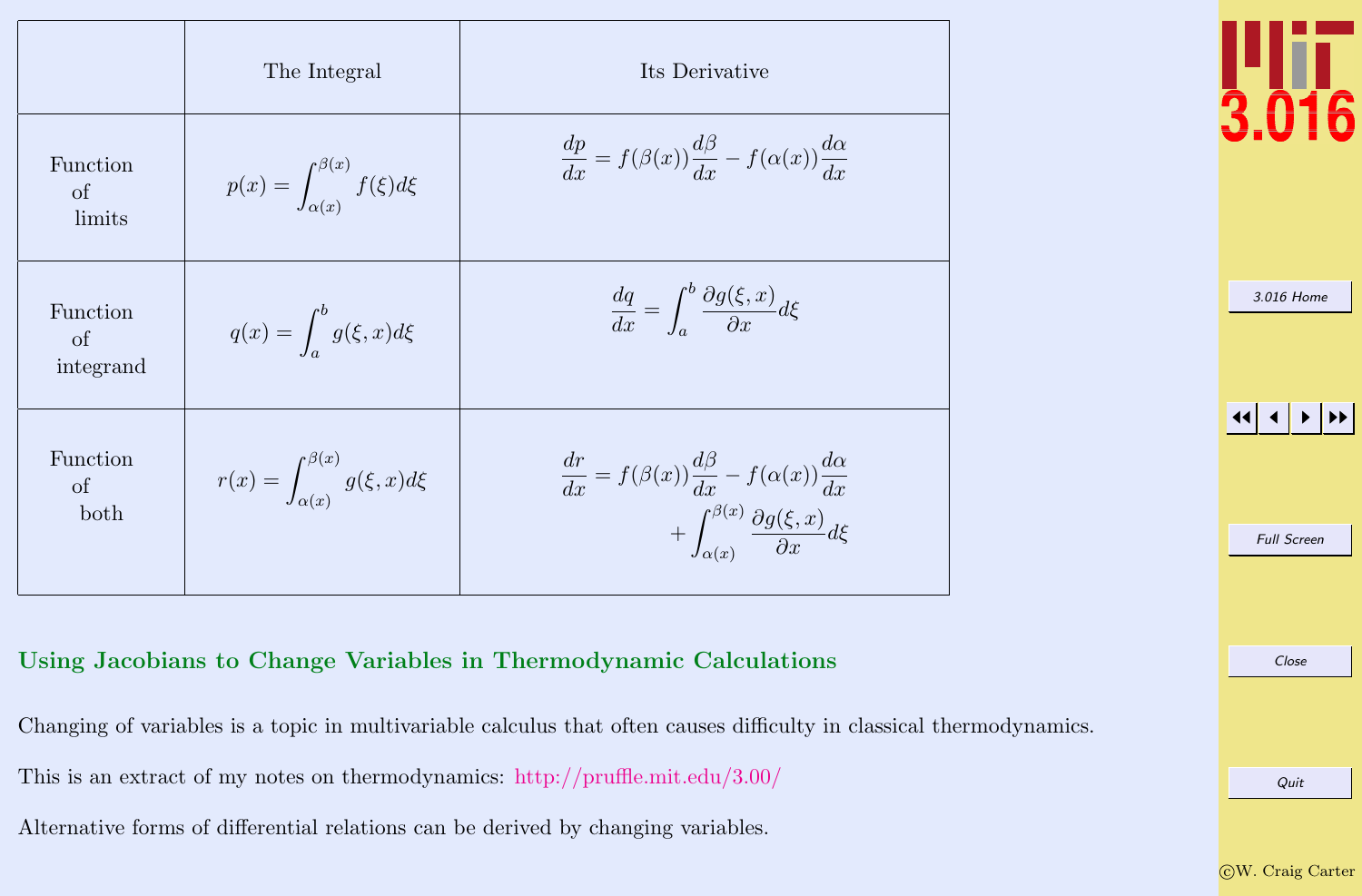<span id="page-7-0"></span>To change variables, a useful scheme using Jacobians can be employed:

$$
\frac{\partial(u,v)}{\partial(x,y)} \equiv \det \begin{vmatrix} \frac{\partial u}{\partial x} & \frac{\partial u}{\partial y} \\ \frac{\partial v}{\partial x} & \frac{\partial v}{\partial y} \end{vmatrix}
$$
  
=  $\frac{\partial u}{\partial x} \frac{\partial v}{\partial y} - \frac{\partial u}{\partial y} \frac{\partial v}{\partial x}$   
=  $\left(\frac{\partial u}{\partial x}\right)_y \left(\frac{\partial v}{\partial y}\right)_x - \left(\frac{\partial u}{\partial y}\right)_x \left(\frac{\partial v}{\partial x}\right)_y$   
=  $\frac{\partial u(x,y)}{\partial x} \frac{\partial v(x,y)}{\partial y} - \frac{\partial u(x,y)}{\partial y} \frac{\partial v(x,y)}{\partial x}$  (14-9)

$$
\frac{\partial(u,v)}{\partial(x,y)} = -\frac{\partial(v,u)}{\partial(x,y)} = \frac{\partial(v,u)}{\partial(y,x)}
$$

$$
\frac{\partial(u,v)}{\partial(x,v)} = \left(\frac{\partial u}{\partial x}\right)_v
$$

$$
\frac{\partial(u,v)}{\partial(x,y)} = \frac{\partial(u,v)}{\partial(r,s)} \frac{\partial(r,s)}{\partial(x,y)}
$$
(14-10)

For example, the heat capacity at constant volume is:

$$
C_V = T \left(\frac{\partial S}{\partial T}\right)_V = T \frac{\partial(S, V)}{\partial(T, V)}
$$
  
=  $T \frac{\partial(S, V)}{\partial(T, P)} \frac{\partial(T, P)}{\partial(T, V)} = T \left[ \left(\frac{\partial S}{\partial T}\right)_P \left(\frac{\partial V}{\partial P}\right)_T - \left(\frac{\partial S}{\partial P}\right)_T \left(\frac{\partial V}{\partial T}\right)_P \right] \left(\frac{\partial P}{\partial V}\right)_T$   
=  $T \frac{C_P}{T} - T \left(\frac{\partial P}{\partial V}\right)_T \left(\frac{\partial V}{\partial T}\right)_P \left(\frac{\partial S}{\partial P}\right)_T$  (14-11)



[3.016 Home](http://pruffle.mit.edu/3.016-2012/)

**J J J J J J J J** 

Full Screen

Close

c W. Craig Carter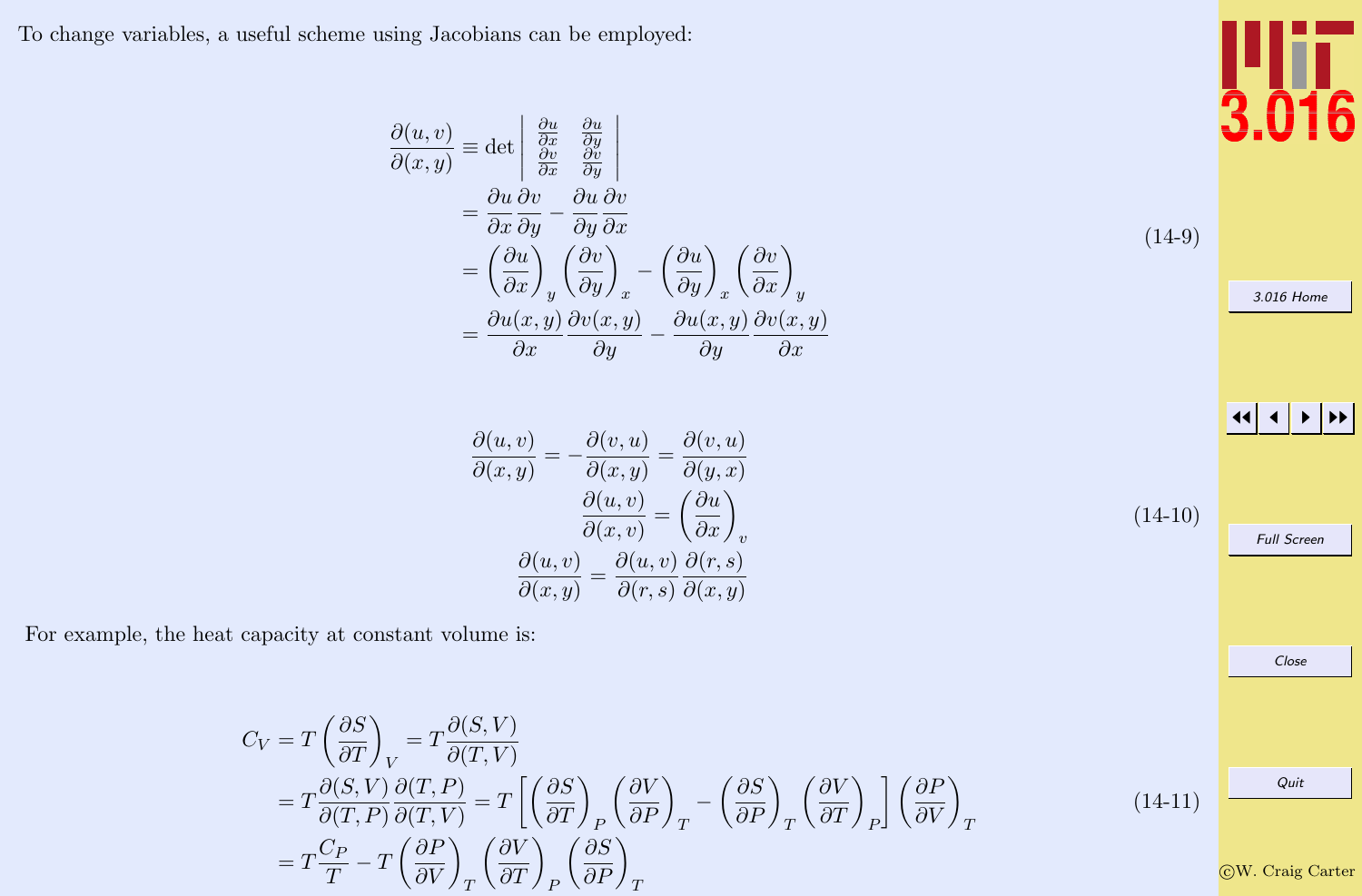Using the Maxwell relation,  $\left(\frac{\partial S}{\partial P}\right)_T = -\left(\frac{\partial V}{\partial T}\right)_P$ ,

#### $C_P - C_V = -T$  $[(\frac{\partial V}{\partial T})_P]^2$  $\left(\frac{\partial V}{\partial P}\right)_T$ (14-12)

which demonstrates that  $C_P > C_V$  because, for any stable substance, the volume is a decreasing function of pressure at constant temperature.

It can also be shown that

#### $C_P - C_V = -T$  $[(\frac{\partial P}{\partial T})_V]^2$  $\left(\frac{\partial P}{\partial V}\right)_T$  $(14-13)$

#### Example of a Multiple Integral: Electrostatic Potential above a Charged Region

This will be an example calculation of the spatially-dependent energy of a unit point charge in the vicinity of a charged planar region having the shape of an equilateral triangle. The calculation superimposes the charges from each infinitesimal area by integrating a  $1/r$  potential from each point in space to each infinitesimal patch in the equilateral triangle The energy of a point charge |e| due to a surface patch on the plane  $z = 0$  of size  $d\xi d\eta$  with surface charge density  $\sigma(x, y)$  is:

$$
dE(x, y, z, \xi, \eta) = \frac{|e|\sigma(\xi, \eta)d\xi d\eta}{\vec{r}(x, y, z, \xi, \eta)}
$$
\n(14-14)

for a patch with uniform charge,

$$
dE(x, y, z, \xi, \eta) = \frac{|e|\sigma d\xi d\eta}{\sqrt{(x-\xi)^2 + (y-\eta)^2 + z^2}}
$$
(14-15)

For an equilateral triangle with sides of length one and center at the origin, the vertices can be located at (0, quilateral triangle with sides of length one and center at the origin, the vertices can be located at  $(0, \sqrt{3}/2)$  and  $(\pm 1/2, -\sqrt{3}/6).$ 

The integration becomes

$$
E(x, y, z) \propto \int_{-\sqrt{3}/6}^{\sqrt{3}/2} \left( \int_{\eta - \sqrt{3}/2}^{\sqrt{3}/2 - \eta} \frac{d\xi}{\sqrt{(x - \xi)^2 + (y - \eta)^2 + z^2}} \right) d\eta
$$
 (14-16)

 $\frac{1}{16}$ 

[3.016 Home](http://pruffle.mit.edu/3.016-2012/)

JJ J I II

Full Screen

Close

Quit

c W. Craig Carter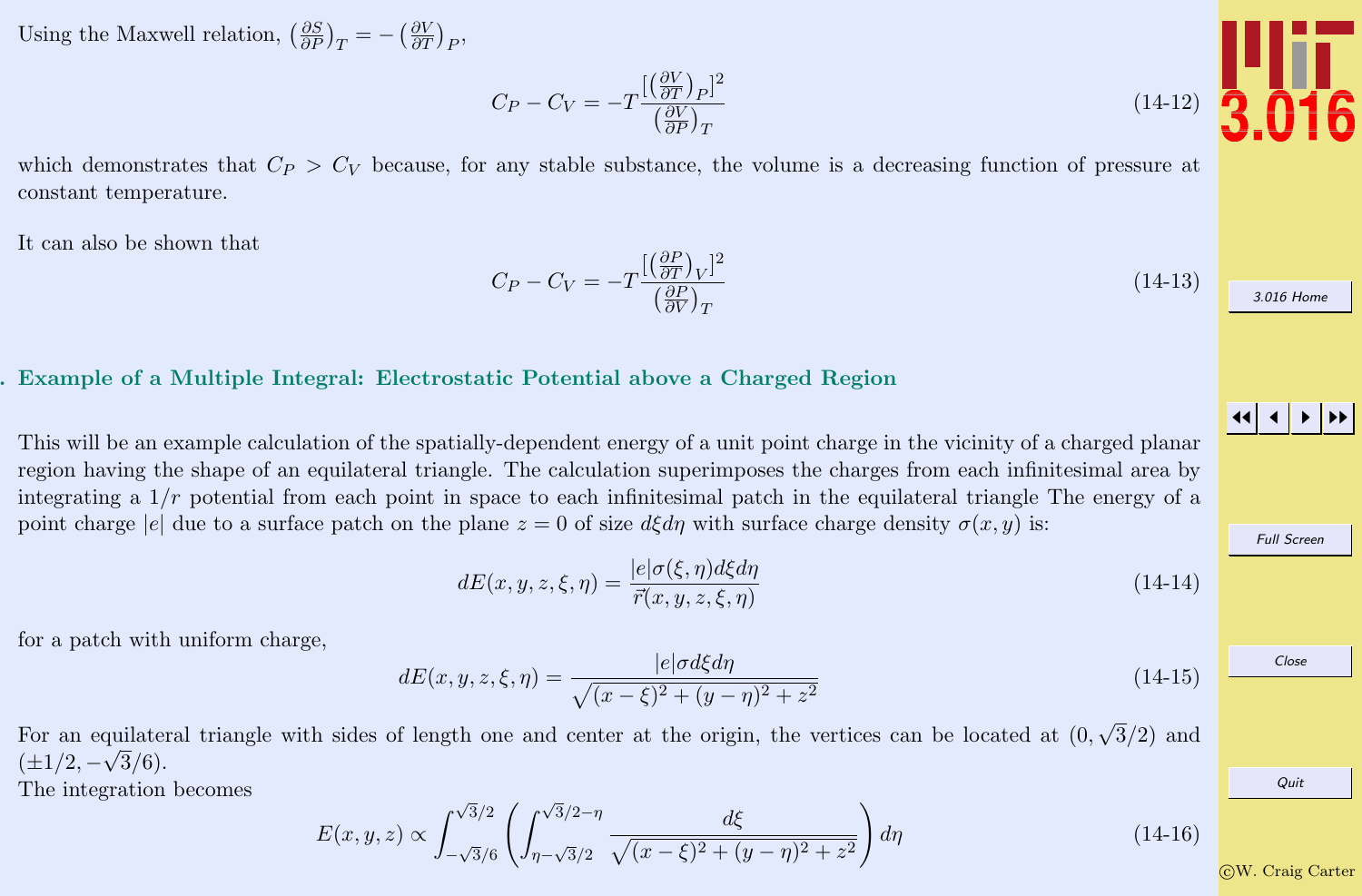<span id="page-9-0"></span>

c W. Craig Carter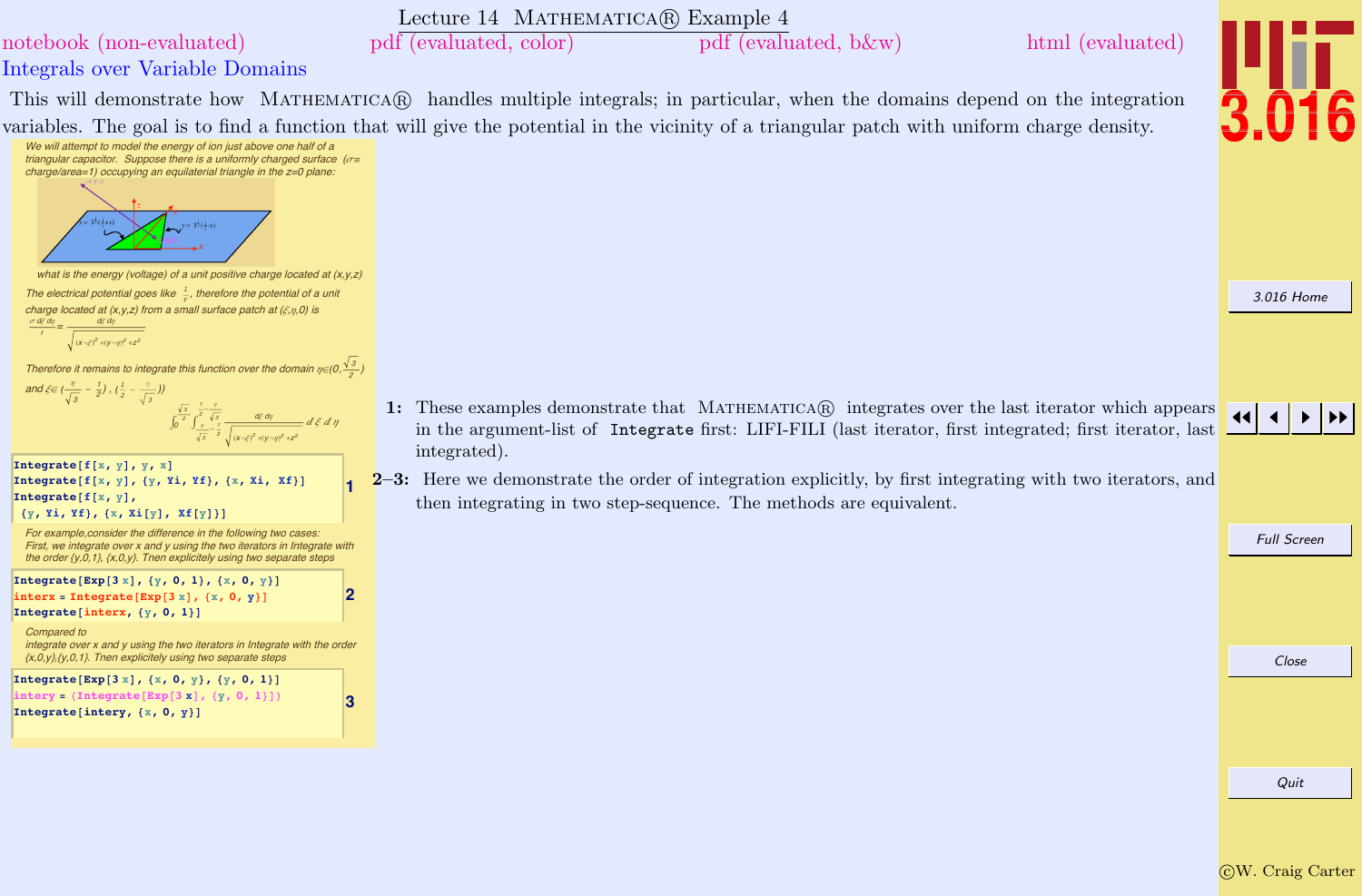Lecture 14 MATHEMATICA® Example 5

<span id="page-10-0"></span>[notebook \(non-evaluated\)](http://pruffle.mit.edu/3.016-2012/Notebooks/L14/Lecture-14.nb) [pdf \(evaluated, color\)](http://pruffle.mit.edu/3.016-2012/pdf/L14/Lecture-14-5-COL.pdf) [pdf \(evaluated, b&w\)](http://pruffle.mit.edu/3.016-2012/pdf/L14/Lecture-14-5-BW.pdf) [html \(evaluated\)](http://pruffle.mit.edu/3.016-2012/html/Lecture-14/HTMLLinks/index_5.html)

Potential near a Charged and Shaped Surface Patch: Brute Force

A example of a multiple integral and its numerical evaluation for the triangular charged patch.

| Triangle[2]{\n <b>min</b> g[ $\sqrt{x}$ , $\frac{1}{x}$ , $\frac{1}{x}$ , $\frac{1}{x}$ , $\frac{1}{x}$ , $\frac{1}{x}$ , $\frac{1}{x}$ , $\frac{1}{x}$ , $\frac{1}{x}$ , $\frac{1}{x}$ , $\frac{1}{x}$ , $\frac{1}{x}$ , $\frac{1}{x}$ , $\frac{1}{x}$ , $\frac{1}{x}$ , $\frac{1}{x}$ , $\frac{1}{x}$ , $\frac{1}{x}$ , $\frac{1}{x}$ , $\frac{1}{x}$ , $\frac{1}{x}$ , $\frac{1}{x}$ , $\frac{1}{x}$ , $\frac{1}{x}$ , $\frac{1}{x}$ , $\frac{1}{x}$ , $\frac{1}{x}$ , $\frac{1}{x}$ , $\frac{1}{x}$ , $\frac{1}{x}$ , $\frac{1}{x}$ , $\frac{1}{x}$ , $\frac{1}{x}$ , $\frac{1}{x}$ , $\frac{1}{x}$ , $\frac{1}{x}$ , $\frac{1}{x}$ , $\frac{1}{x}$ , $\frac{1}{x}$ , $\frac{1}{x}$ , $\frac{1}{x}$ , $\frac{1}{x}$ , $\frac{1}{x}$ , $\frac{1}{x}$ , $\frac{1}{x}$ , $\frac{1}{x}$ , $\frac{1}{x}$ , $\frac{1}{x}$ , $\frac{1}{x}$ , $\frac{1}{x}$ , $\frac{1}{x}$ , $\frac{1}{x}$ , $\frac{1}{x}$ , $\frac{1}{x}$ , $\frac{1}{x}$ , $\frac{1}{x}$ , $\frac{1}{x}$ , $\frac{1}{x}$ , $\frac{1}{x}$ , $\frac{1}{x}$ , $\frac{1}{x}$ , $\frac{1}{x}$ , $\frac{1}{x}$ , $\frac{1}{x}$ , $\frac{1}{x}$ , $\frac{1}{x}$ , $\frac{1}{x}$ , $\frac{1$ |
|-----------------------------------------------------------------------------------------------------------------------------------------------------------------------------------------------------------------------------------------------------------------------------------------------------------------------------------------------------------------------------------------------------------------------------------------------------------------------------------------------------------------------------------------------------------------------------------------------------------------------------------------------------------------------------------------------------------------------------------------------------------------------------------------------------------------------------------------------------------------------------------------------------------------------------------------------------------------------------------------------------------------------------------------------------------------------------------------------------------------------------------------------------|
|-----------------------------------------------------------------------------------------------------------------------------------------------------------------------------------------------------------------------------------------------------------------------------------------------------------------------------------------------------------------------------------------------------------------------------------------------------------------------------------------------------------------------------------------------------------------------------------------------------------------------------------------------------------------------------------------------------------------------------------------------------------------------------------------------------------------------------------------------------------------------------------------------------------------------------------------------------------------------------------------------------------------------------------------------------------------------------------------------------------------------------------------------------|

[3.016 Home](http://pruffle.mit.edu/3.016-2012/)

Ī6

 $\blacktriangleright\blacktriangleright$ 

Full Screen

the argument be changing;

Close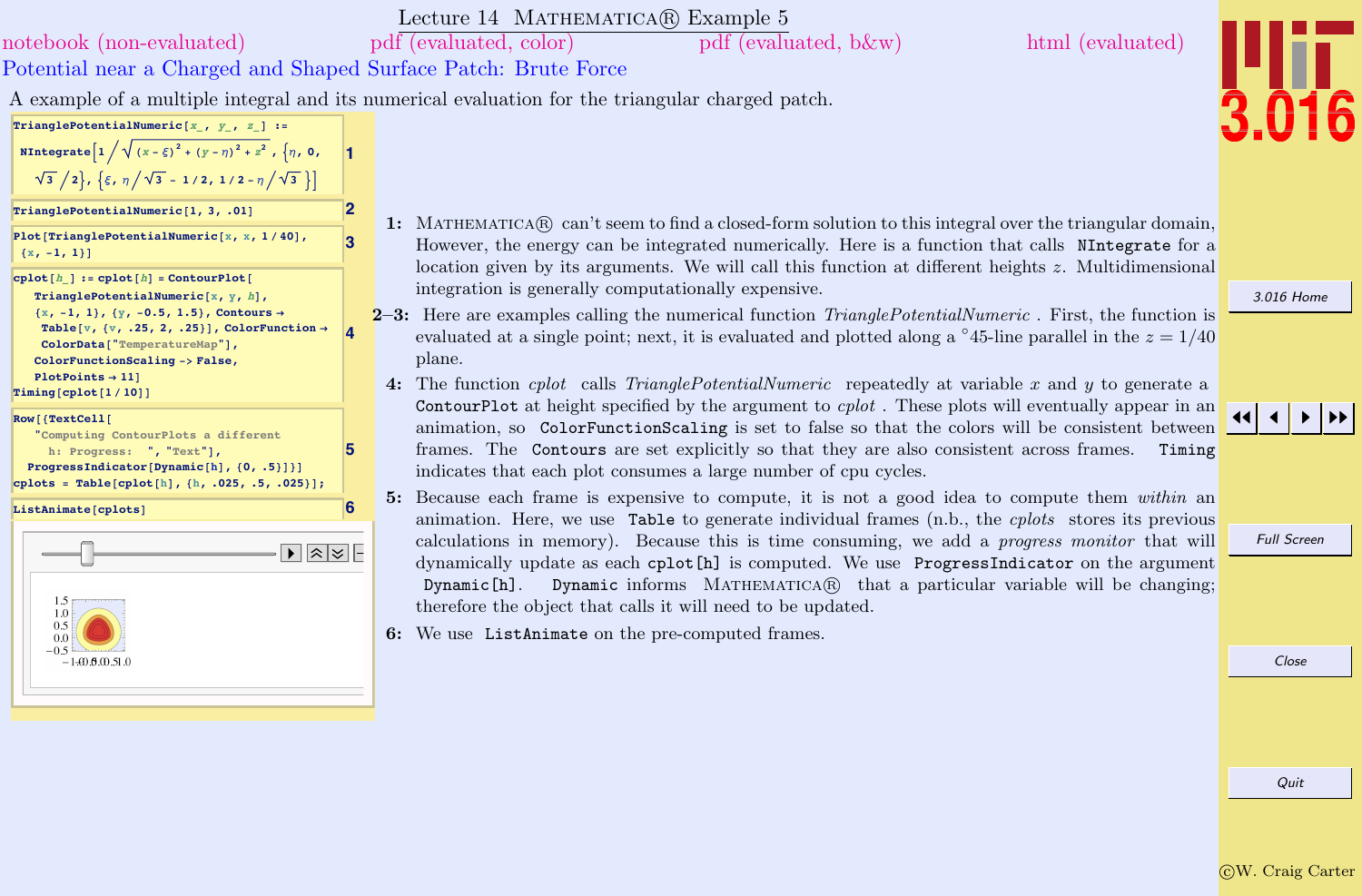# Index

animations if each frame is expensive to compute, [177](#page-10-0)

Cartesian, [169](#page-2-0) changing variables jacobian, [173](#page-6-0) ColorFunctionScaling, [177](#page-10-0) ContourPlot, [177](#page-10-0) Contours, [177](#page-10-0) cplot, [177](#page-10-0) cplots, [177](#page-10-0) Curl, [169](#page-2-0) curl of a vector functions and path independence, [168](#page-1-0) CurlOfOneStooge, [171](#page-4-0)

derivatives of integrals, [172](#page-5-0) Dynamic, [177](#page-10-0)

electrostatic potential above a triangular patch of constant charge density, [177](#page-10-0) Example function CurlOfOneStooge, [171](#page-4-0) PathDepInt, [169](#page-2-0) Stooge, [171](#page-4-0) TrianglePotentialNumeric, [177](#page-10-0) VanishOnCylinder, [171](#page-4-0) VectorFunction, [169](#page-2-0) cplots, [177](#page-10-0) cplot, [177](#page-10-0)

#### FindInstance, [169](#page-2-0)

gradient of scalar function path independence, [168](#page-1-0)

heat capacity at constant volume example of changing variables, [174](#page-7-0)

Integrate, [176](#page-9-0) integration along a path, [167](#page-0-0) integration over irregularly shaped domain example, [176](#page-9-0)

jacobian, [173](#page-6-0)

LIFI-FILI, [176](#page-9-0) ListAnimate, [177](#page-10-0)

Mathematica function Cartesian, [169](#page-2-0) ColorFunctionScaling, [177](#page-10-0) ContourPlot, [177](#page-10-0) Contours, [177](#page-10-0) Curl, [169](#page-2-0) Dynamic, [177](#page-10-0) FindInstance, [169](#page-2-0) Integrate, [176](#page-9-0) ListAnimate, [177](#page-10-0) NIntegrate, [177](#page-10-0) ProgressIndicator, [177](#page-10-0) Table, [177](#page-10-0)



| 3.016 Home |
|------------|
|------------|

# JJ J I II

Full Screen

Close